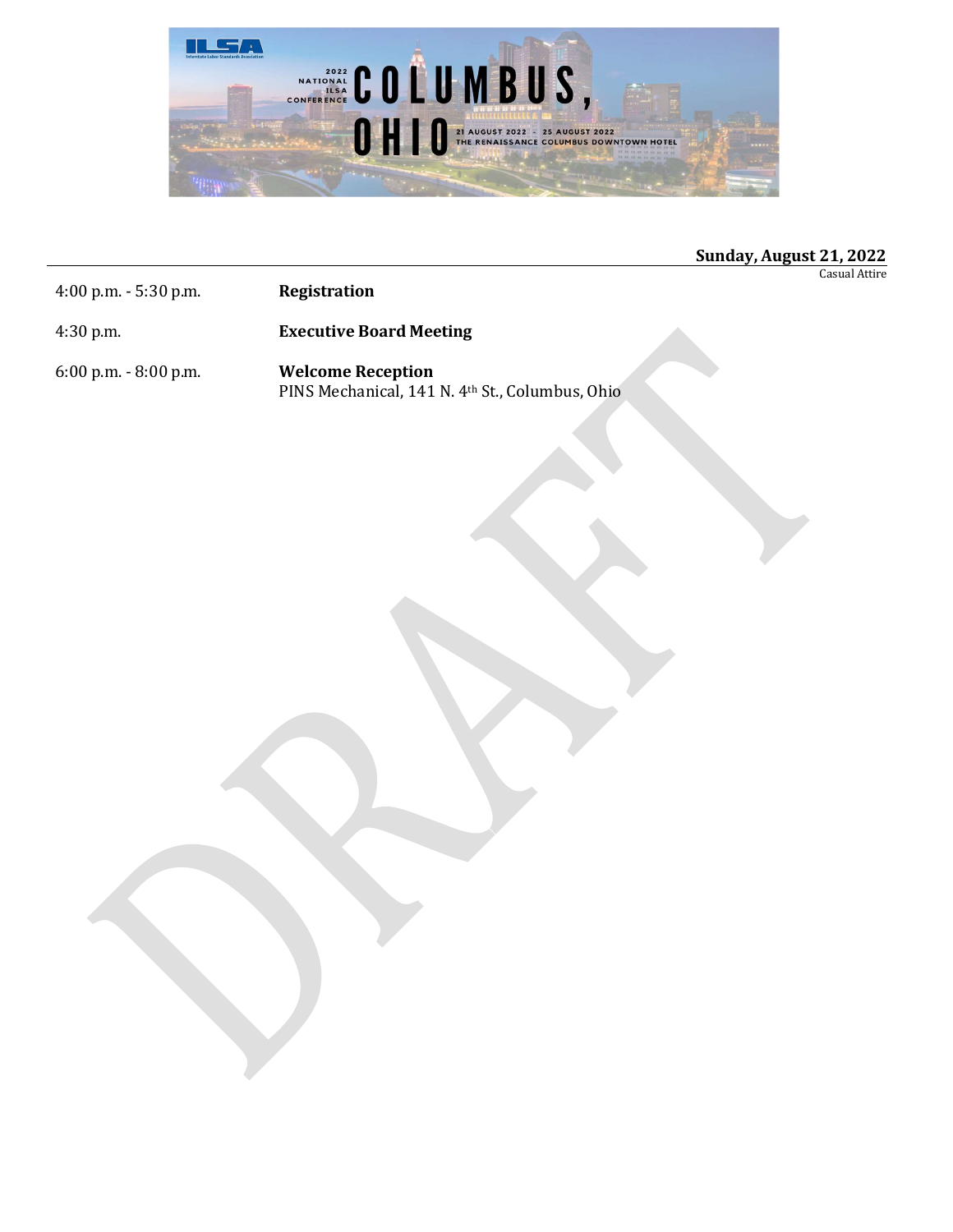

Business Casual Attire

| $7:30$ a.m. $-8:45$ a.m.  | Registration                                                                                                                                                                                                                     |
|---------------------------|----------------------------------------------------------------------------------------------------------------------------------------------------------------------------------------------------------------------------------|
| $9:00$ a.m. $-10:15$ a.m. | <b>Call to Order</b><br>Stephen Clegg, ILSA President                                                                                                                                                                            |
|                           | <b>Welcome to Ohio</b><br>Jon Husted, Lieutenant Governor, State of Ohio                                                                                                                                                         |
|                           | <b>Introduction of Executive Board Members</b>                                                                                                                                                                                   |
| 10:15 a.m. - 10:30 a.m.   | <b>Break</b>                                                                                                                                                                                                                     |
| 10:30 a.m. - 12:00 p.m.   | U.S. Department of Labor - Remarks/Updates/Open Forum<br>Presenters TBA                                                                                                                                                          |
| $12:00$ p.m. $-1:00$ p.m. | Lunch (on your own)                                                                                                                                                                                                              |
| 1:00 p.m. $-3:00$ p.m.    | <b>Roll Call of States</b>                                                                                                                                                                                                       |
| 3:00 p.m. - 4:00 p.m.     | <b>Collection Processes for Wage Claims (Panel)</b><br><b>Panel Members TBA</b>                                                                                                                                                  |
|                           | Panel Description: This panel will focus on best practices in the collection of<br>outstanding wage claims. Topics covered could include reciprocal agreements<br>between states, legal tactics, and debt collection approaches. |
| 4:00 p.m.                 | <b>Adjourn</b>                                                                                                                                                                                                                   |
| (Dinner on your own)      |                                                                                                                                                                                                                                  |

## Reminders:

Resolutions Committee - Submit resolutions no later than Tuesday, August 23, 2022 at 4:00 PM Nominations Committee - Submit nominations no later than Tuesday, August 23, 2022 at 4:00 PM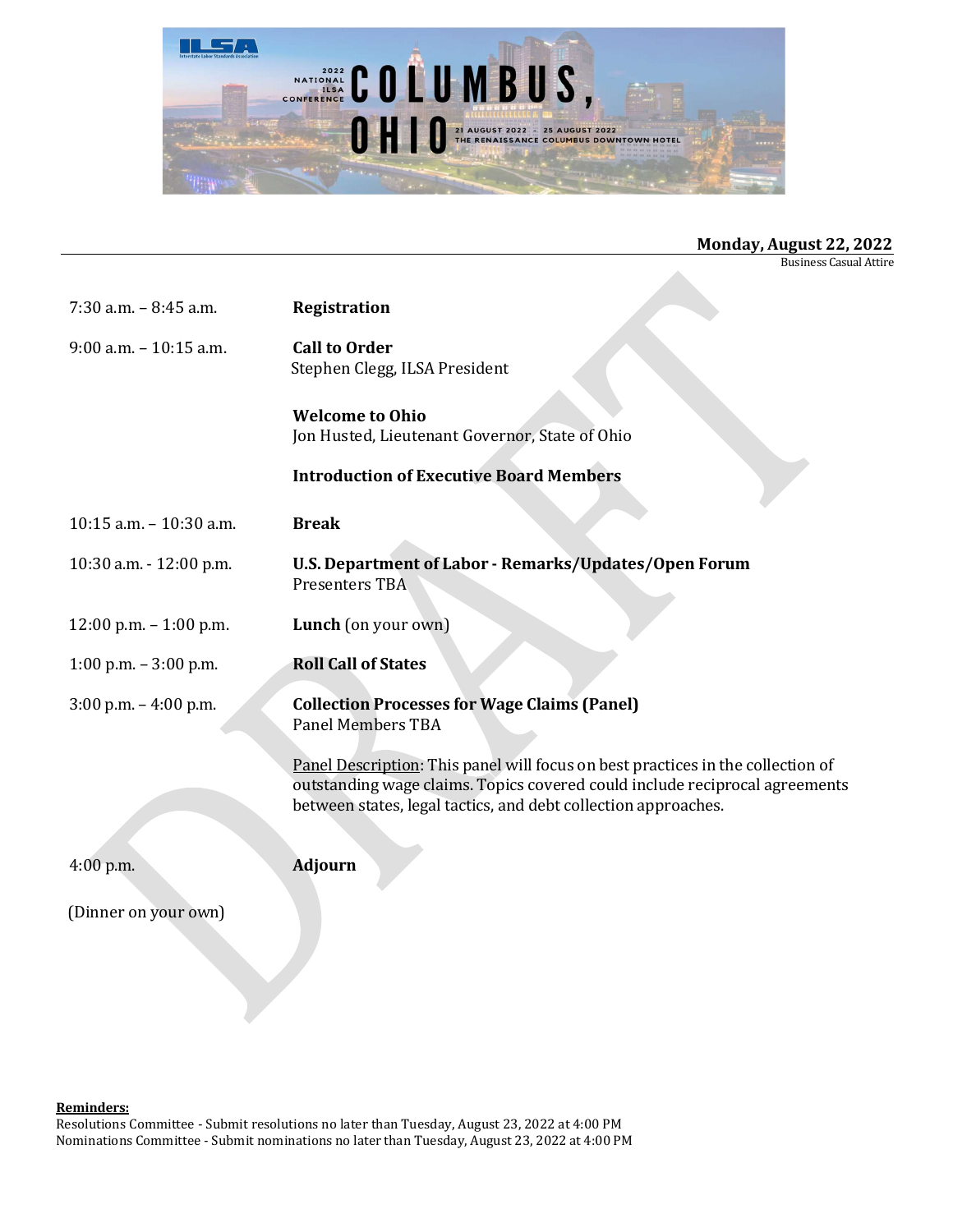

| Tuesday, August 23, 2022 |  |  |
|--------------------------|--|--|
|--------------------------|--|--|

Business Casual Attire

| $9:00$ a.m. $-9:45$ a.m.   | <b>Misclassification (Panel)</b><br><b>Panel Members TBA</b>                                                                                                                                                                                                                                                                                                                                                                                                                         |
|----------------------------|--------------------------------------------------------------------------------------------------------------------------------------------------------------------------------------------------------------------------------------------------------------------------------------------------------------------------------------------------------------------------------------------------------------------------------------------------------------------------------------|
|                            | Panel Description: This panel will discuss the experiences and strategies involved<br>in addressing the misclassification of employees for wage purposes. Topics covered<br>could include gig workers, independent contractors, the abuse of state/Fair Labor<br>Standards Act overtime exemptions, white-collar salary exemptions, etc.                                                                                                                                             |
| 9:45 a.m. - 10:00 a.m.     | <b>Break</b>                                                                                                                                                                                                                                                                                                                                                                                                                                                                         |
| $10:00$ a.m. $-11:00$ a.m. | <b>Enforcement Strategies (Panel)</b><br><b>Panel Members TBA</b>                                                                                                                                                                                                                                                                                                                                                                                                                    |
|                            | Panel Description: This panel will discuss best practices in the enforcement for<br>labor laws. Topics covered could include targeted enforcement, trend and data<br>tracking, and unique approaches to achieving compliance.                                                                                                                                                                                                                                                        |
| 11:00 a.m. - 12:00 p.m.    | <b>World Café Session</b>                                                                                                                                                                                                                                                                                                                                                                                                                                                            |
| $12:00$ p.m. $-1:00$ p.m.  | Lunch (on your own)                                                                                                                                                                                                                                                                                                                                                                                                                                                                  |
| 1:00 p.m. $- 2:00$ p.m.    | <b>World Café Session (continued)</b>                                                                                                                                                                                                                                                                                                                                                                                                                                                |
| $2:00$ p.m. $- 2:15$ p.m.  | <b>Break</b>                                                                                                                                                                                                                                                                                                                                                                                                                                                                         |
| $2:15$ p.m. $-3:15$ p.m.   | <b>Labor Enforcement Employee Retention (Panel)</b><br><b>Panel Members TBA</b>                                                                                                                                                                                                                                                                                                                                                                                                      |
|                            | Panel Description: This panel will provide information on how to recruit, train<br>and retain enforcement officials. While employee retention is not unique to labor<br>enforcement agencies, the nuances and training involved in hiring enforcement<br>officers makes this a common issue. Topics covered could include what to look for<br>in a potential employee, how to best prepare your employees for an enforcement<br>position, and ideas for retention of your employees. |
| 3:15 p.m. - 4:15 p.m.      | <b>Outreach Strategies</b><br><b>Panel Members TBA</b>                                                                                                                                                                                                                                                                                                                                                                                                                               |
|                            | Panel Description: This panel will discuss the various forms of training and                                                                                                                                                                                                                                                                                                                                                                                                         |

outreach that have been successful in preventing labor violations. Topics covered

## Reminders:

Resolutions Committee - Submit resolutions no later than Tuesday, August 23, 2022 at 4:00 PM Nominations Committee - Submit nominations no later than Tuesday, August 23, 2022 at 4:00 PM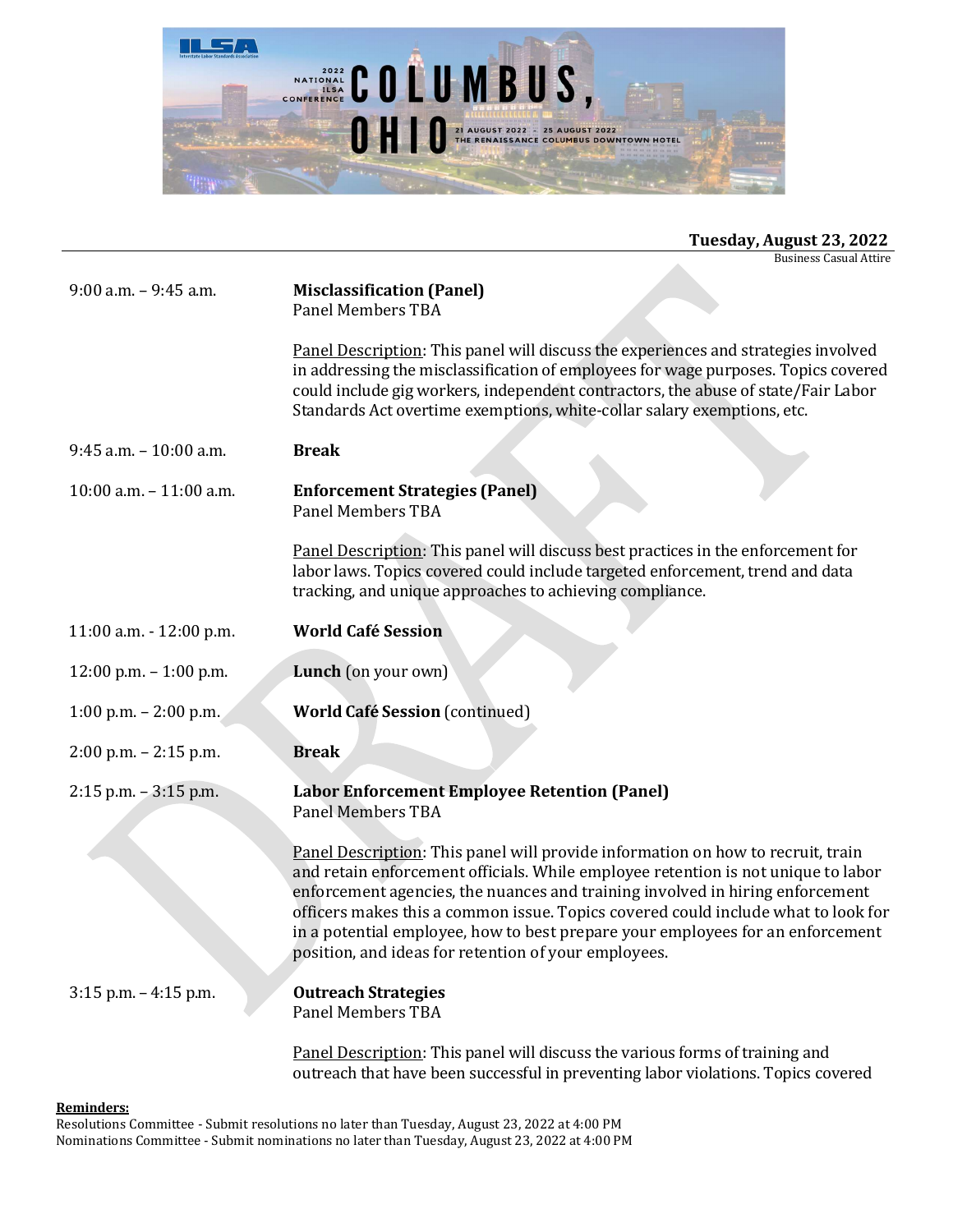

could include enforcement via required training, approaches to employer training and strategic use of outreach materials/communication methods (e.g. press releases, social media, etc.).

4:15 p.m. Adjourn

4:45 p.m. Dinner at Tecumseh, an outdoor drama. Please meet in the lobby of the Renaissance to board transportation.

Reminders: Resolutions Committee - Submit resolutions no later than Tuesday, August 23, 2022 at 4:00 PM Nominations Committee - Submit nominations no later than Tuesday, August 23, 2022 at 4:00 PM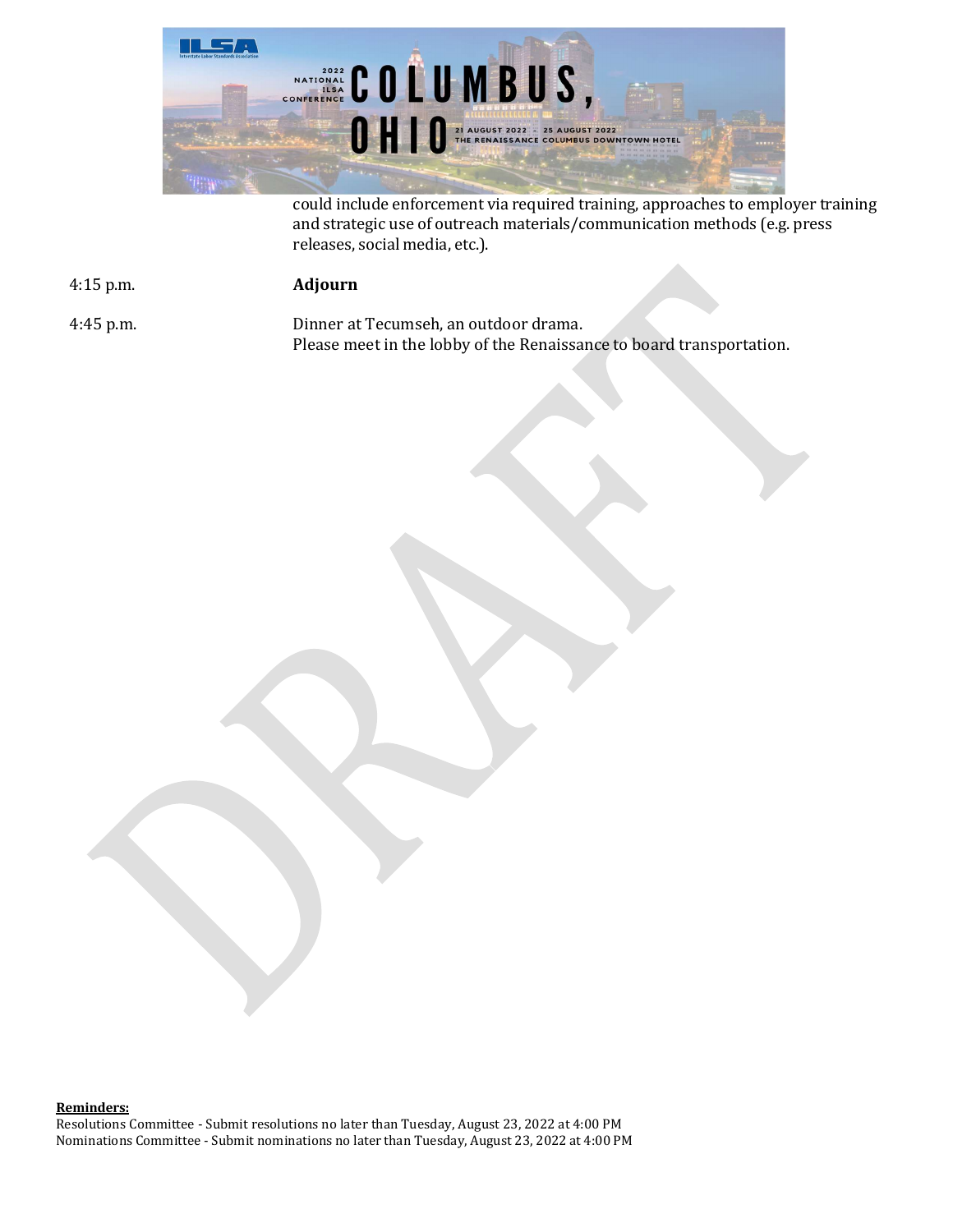

Business Casual Attire

| 9:00 a.m. - 10:30 a.m.    | <b>Retaliation (Panel)</b><br><b>Panel Members TBA</b>                                                                                                                                                                                                                                                                                                                       |
|---------------------------|------------------------------------------------------------------------------------------------------------------------------------------------------------------------------------------------------------------------------------------------------------------------------------------------------------------------------------------------------------------------------|
|                           | Panel Description: This panel will discuss different approaches to enforcement of<br>retaliation laws. Topics covered could include examples of successful<br>investigations, and creative approaches/strategies for investigations (such as<br>identifying merit for retaliation claims, types of evidence to request, different<br>nexuses to consider), etc.              |
| 10:30 a.m. - 10:45 a.m.   | <b>Break</b>                                                                                                                                                                                                                                                                                                                                                                 |
| 10:45 a.m. - 12:00 p.m.   | <b>Agricultural Employment Changes (Panel)</b><br><b>Panel Members TBA</b>                                                                                                                                                                                                                                                                                                   |
|                           | Panel Description: This panel will discuss the evolving nature of agricultural<br>employment laws. Topics covered could include rest breaks for piece-rate<br>workers, recent changes to state-specific statutes, and overtime enforcement,<br>such as joint employment scenarios, state-based employee standard (what hours<br>are applied to the overtime threshold), etc. |
| $12:00$ p.m. $-1:00$ p.m. | Lunch (on your own)                                                                                                                                                                                                                                                                                                                                                          |
| 1:00 p.m. $- 2:15$ p.m.   | Minimum Wage Updates* (Panel)<br><b>Panel Members TBA</b>                                                                                                                                                                                                                                                                                                                    |
| $2:15$ p.m. $- 2:30$ p.m. | <b>Break</b>                                                                                                                                                                                                                                                                                                                                                                 |
| $2:30$ p.m. $-3:30$ p.m.  | <b>Minor Labor Updates* (Panel)</b><br><b>Panel Members TBA</b>                                                                                                                                                                                                                                                                                                              |
|                           |                                                                                                                                                                                                                                                                                                                                                                              |
| $3:30$ p.m. $-4:30$ p.m.  | <b>Prevailing Wage Updates* (Panel)</b><br>Panel Members TBA<br>*Panel Description: For these three panels, each panelist could cover topics which<br>include providing any updates to laws/rules in their state (new or existing),<br>enforcement techniques, and examples of any recent successes, noteworthy cases,                                                       |
|                           | and/or data trends.                                                                                                                                                                                                                                                                                                                                                          |

(Dinner on your own)